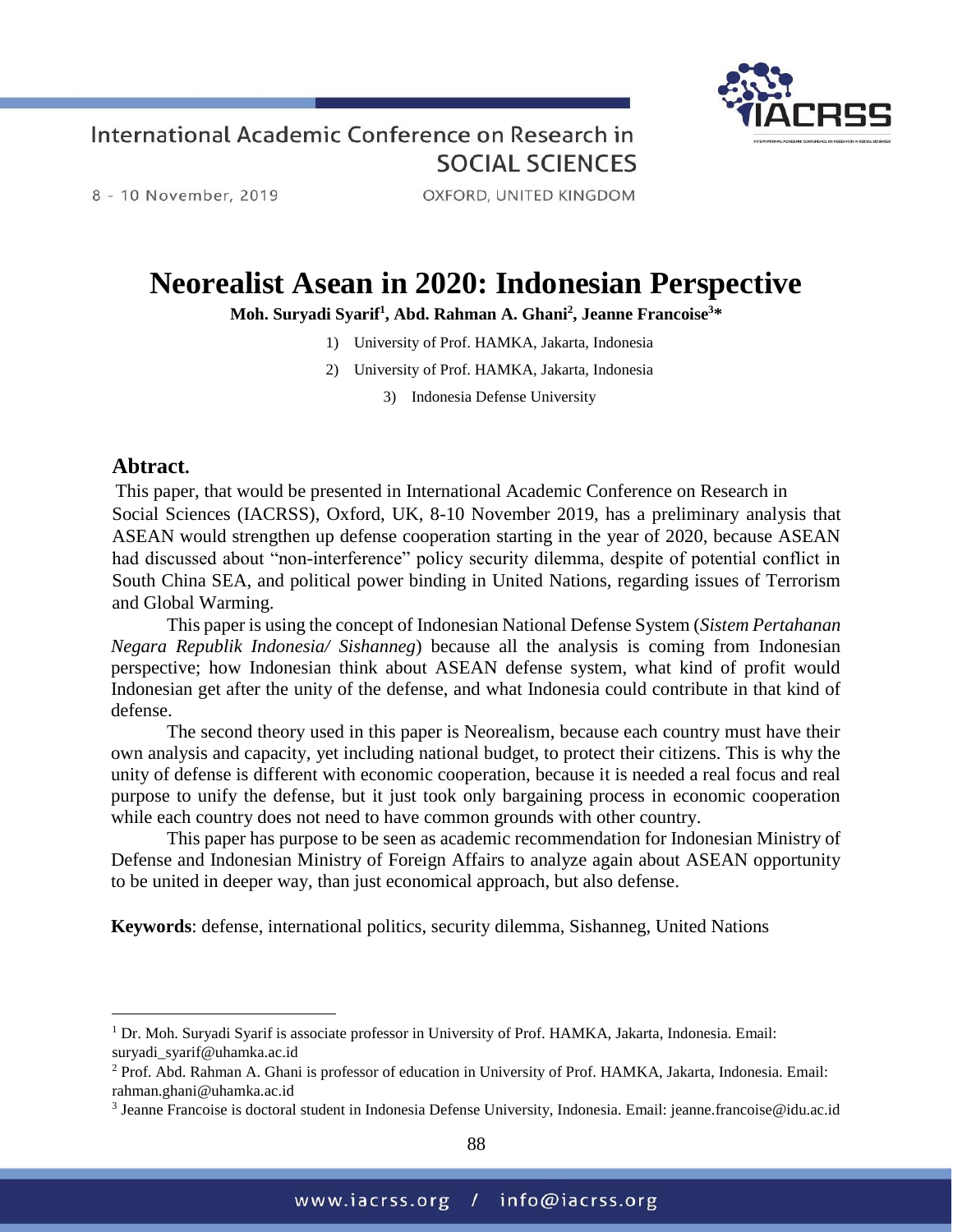

8 - 10 November, 2019

OXFORD, UNITED KINGDOM

#### **1. Introduction**

ASEAN politic is part of world politics, because ASEAN consists of 10 developing South-East countries that now have politic power among other Asian countries. In 2018, ASEAN had developed defense cooperation named "Our Eyes" to connect 10 countries in term of defense development issues, as well as strengthen trust among nations to face regional issues, terrorism, global warming, trafficking, Rohingya, immigrants, and other issues related to ASEAN community.

ASEAN is well-known for its active participation in High Level Conference, Task Meeting, and Council Roundtable Discussion, yet Workshop cooperated with universities and nongovernmental organization. ASEAN workshops are always full of young people, because one of ASEAN mission is about education dream for ASEAN young people.

ASEAN had been created firstly not for political reason, because Indonesian position itself is nonbloc countries, with "free and active" foreign policy consistency. This is why some realism analysts would say that ASEAN is just part of political tools for Indonesia to have political bidding in the world of diplomacy. This analysis could not be 100% true or false, but yes, geographically Indonesian is always part of ASEAN and ASEAN vision and mission is really important for Indonesia to seize foreign policy based on ASEAN people's need.

In spite of this ideal view, ASEAN had nothing to do with Indonesian most critical moments, 1965, 1971, 1998, 2008, and 2016. In 1965, there was no record that Indonesia uses its ASEAN power to control the situation and no report at that time that General Soeharto took attention on ASEAN policy. In 1971 there was Malari riot and there was nothing to do with ASEAN economic cooperation and in 1998 there was no ASEAN political action to congratulate Indonesia that had passed democracy moment. Each government of ASEAN just gave appreciation under its own state, not as ASEAN members.

In 2008, Indonesia once again had survived from world crisis, but it was not because Indonesia is part of ASEAN member countries, but it was because Indonesia had a huge consumption with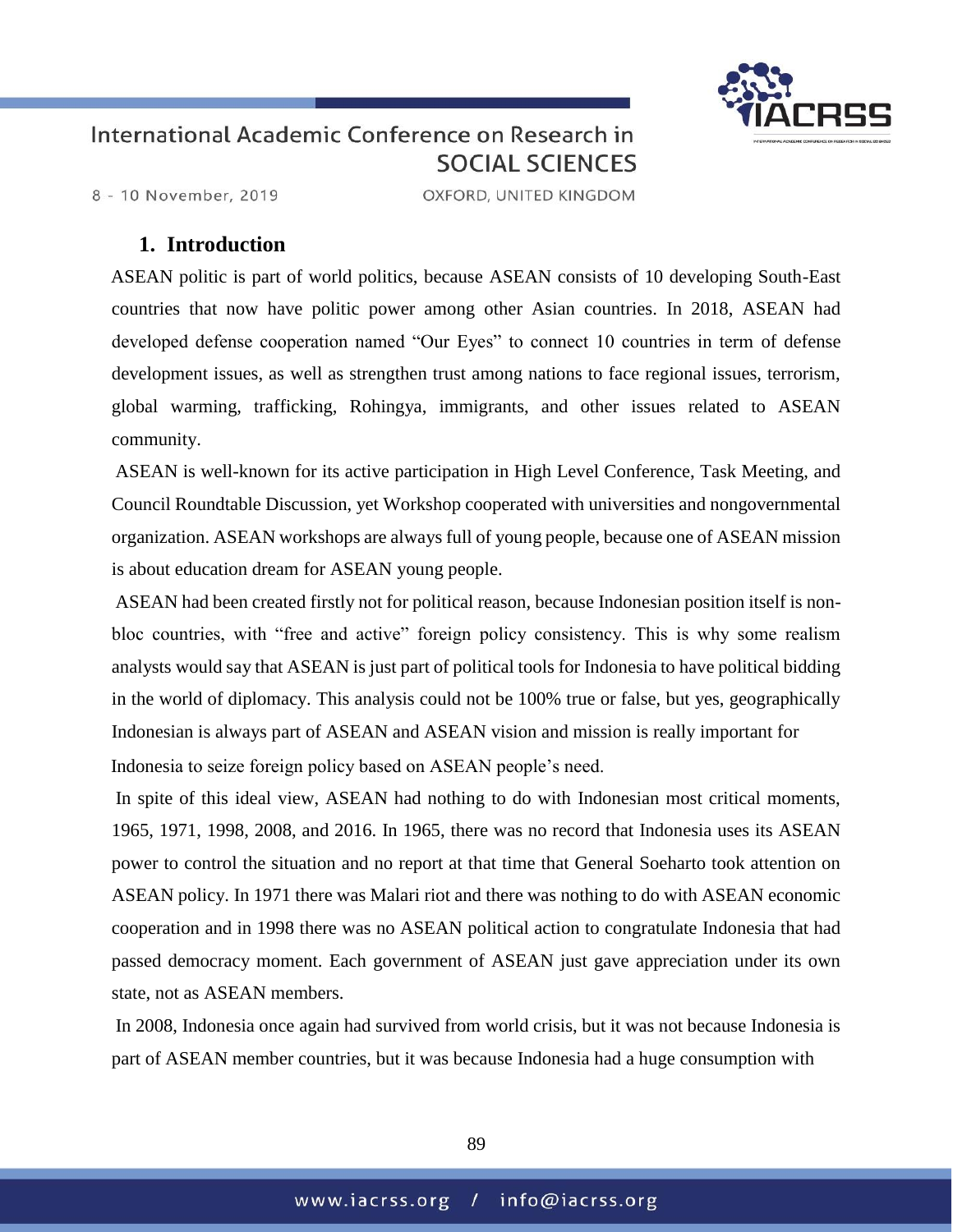

8 - 10 November, 2019

OXFORD, UNITED KINGDOM

more than 200 million residents at that time. In 2016 there was dramatic moment for Jakarta people for Ahok case, that developed into racial and religion issues, but there is no

ASEAN action to prevent such conflict, yes we believe this is also part of "non-interference" policy among ASEAN member countries.

Now in 2020, it seems that ASEAN member countries did different approach of cooperation. ASEAN official representatives had held meeting and created "Our Eyes" on defense cooperation purposes. We all know that ASEAN is not European Union with solid and united defense cooperation, including NATO vision and mission, but ASEAN here is started to realize that defense alone is quite different with defense together and we now live in moment of passive peace.

There are still conflicts, including philosophical conflict such as poverty and corruption, and also regional conflicts such as South China Sea conflict and North Korea nuclear threat. We cannot do analysis about ASEAN role in world peace, unless we can explain that ASEAN did do cooperation to prevent regional conflict, that never happened before, so that we can assume, at least for now, that while we are talking about ASEAN member countries, we could also talk about each position of the member, how member react to the issue, and how they prevent it.

It is true that ASEAN had not been created to be united in defense, but what we need to know deeper is how can ASEAN survive without defense and if ASEAN is becoming weak, how we can guarantee that Indonesia is still member of ASEAN. Even for United Nations, Indonesia had walk out because United Nations at that time had mocked Indonesian integrity and honor. We must think the same for ASEAN.

If ASEAN becoming weak, there is no reason a country member still sticks on ASEAN policy - however we know that many violations of human rights did happen by each member— that's why ASEAN needs a stronger defense policy. If the main reason is geography or economy, Indonesia could still be good friend with Australia and China, so that the first hard thing to do is to know the main benefit to be still country member of ASEAN, then we can do mind-mapping what we can do next with "Our Eyes" ASEAN policy in this year and afterwards.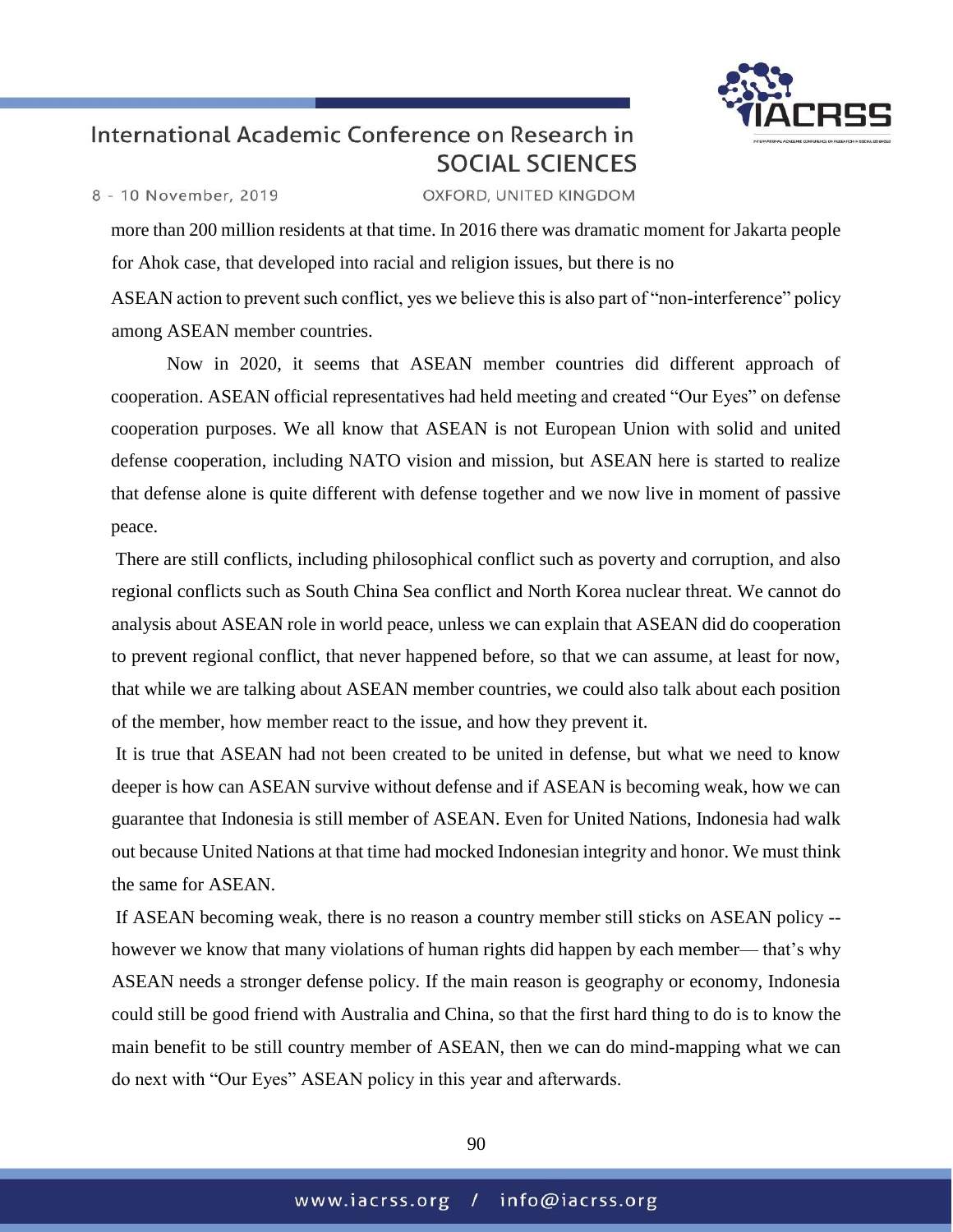

8 - 10 November, 2019

OXFORD, UNITED KINGDOM

Some analysts said that ASEAN could not be longer named ASEAN, because it had concept of *Masyarakat Ekonomi* ASEAN/MEA (ASEAN Economic Community/AEC) in 2015, but for our analysis showed that even before there was no concept of MEA, there was already concept of economy, so that in this case there is no need of urgent to change ASEAN name, our analysis will still use ASEAN for ASEAN.

Moreover, we are no longer living in  $MDG<sup>4</sup>$  context, in which MEA is referred to, but we are living in SDG context, so that in consistency, we can call ASEAN as ASEAN in SDG time. The effect of this calling is connected with all regulations and policies under that calling and this is the legal thing to know.

#### **2. Method**

 $\overline{a}$ 

Each country has its own national defense system to protect the nation and develop their capabilities to be the best country in the region<sup>5</sup>. No matter the country is geographically small, or big, the first interest is to do self-defense. The first doctrine of general defense; is that no country in this world do nothing for its defense (*Sishanneg*, 2008). A country must develop their defense capabilities, either in conflict time, or in peace time.

In the context of military situation, countries maintain their military strength. Many of them conduct military transformation, but not addressed to reduce effective military capability; many of them carried out military down-sizing, but not reduced the essential strength; and what happened is that some countries go towards military build-up; defence budget is still at a higher level (*Sishanneg*, 2008).

<sup>4</sup> Millennium Development Goals (MDGs), post-2015 development agenda: We underlined the importance of accelerating the progress on the Millennium Development Goals (MDGs) and formulating post-2015 development agenda. In this regard, we welcomed the vision to end extreme poverty in the context of sustainable development and promote issues such as disaster risk reduction and universal health coverage, within the framework of renewed global partnership. In this regard, we supported ASEAN's decision to develop an ASEAN Community Post2015 Vision (BBC, 2013, *"ASEAN, Japan issue joint statement after summit 14 December"*, p.3).

 $<sup>5</sup>$  Defense definition is the act of protecting something or someone from attack and all the systems, people, materials</sup> etc that a country uses to protect itself from attack (Sishanneg, 2008).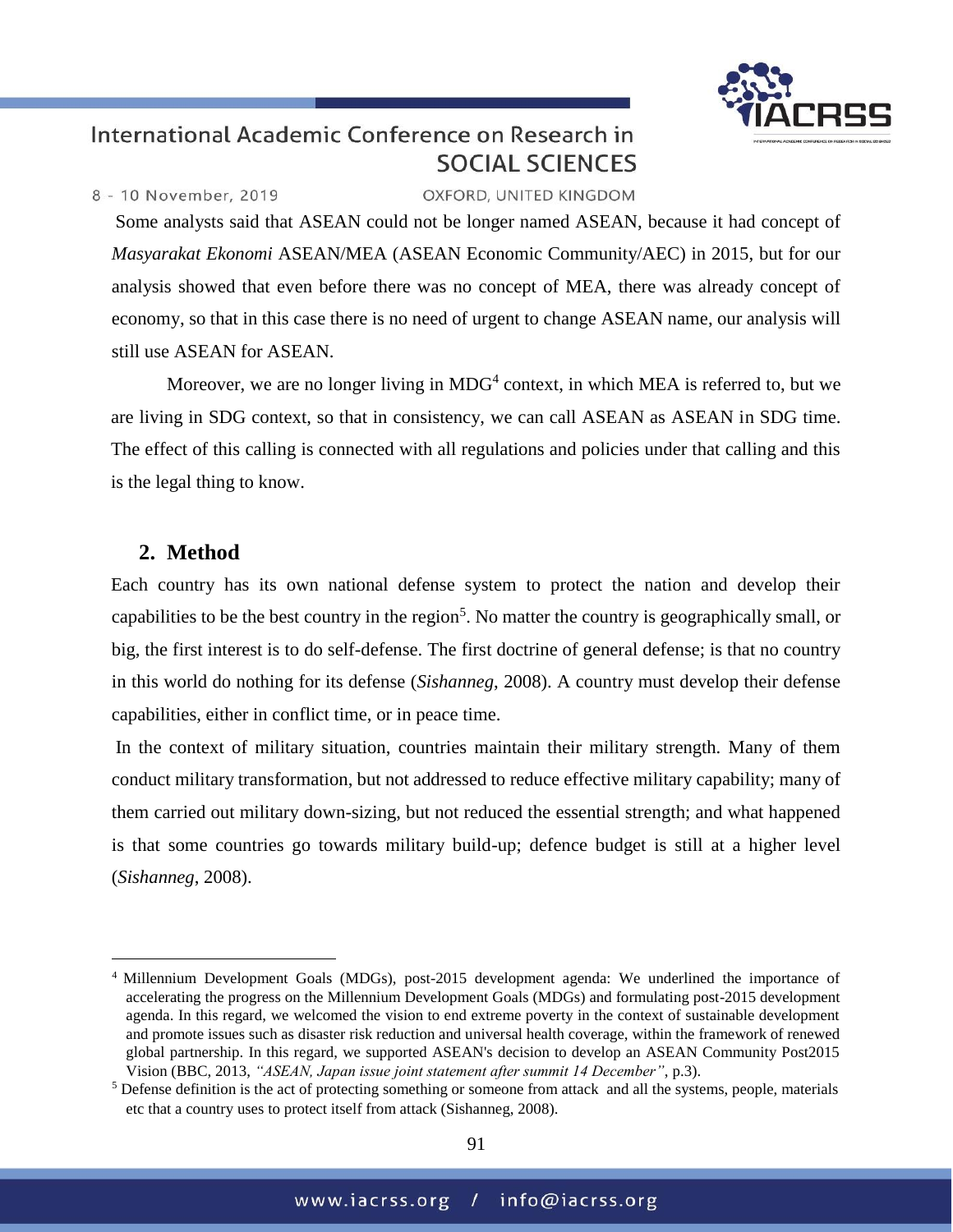

8 - 10 November, 2019

OXFORD, UNITED KINGDOM

In Indonesia, the concept of national defense system is regulated under Law No.3 Year 2002 about General Provision of State Defense, Article 1 Point 2:

"The State Defense System is a universal defense that involves all citizens, regions and other national resources, and is prepared in advance by the government and held totally, integrated, directed and sustained to uphold the sovereignty of the State, territorial integrity and salvation of all nations of all threat".

In this regulation, it is stated clear that the first importance of Indonesia is Indonesia itself, so that if there are some hard choices to choose between ASEAN interest and Indonesia interest, Indonesia must choose Indonesia interest above other choice. The first question remarked is that how about the question of humanity, whether there is a question or issue about humanity that needed Indonesian action, but there is no interest for Indonesia. This is why we must learn about Neorealism theory in international relations.

Olsen in Francoise (2010, p.17-18) stated that Neorealism is one of the concepts in international relations theory which states that a country's intervention on internal conflict in another country aims to defend its national interest in the conflicting country. In the concept of neorealism, the state's intervention can be carried out in various ways: not only through military occupation (the Concept of Realism) but also through the use of its position in international organizations such as the United Nations (Olsen 347).

Neorealism claims that to defend its national interest, a country initially claimed to defend internal conflicts of other countries based on democracy and human rights contained in its instruments (national law) (*loc.cit.*). The relation between Neorealism and defense is that the Neorealism is the reasoning of the defense itself.

The most seen country using Neorealism in European Union is France. For African countries, France is representing the nation of peace, but in fact, France just do business, and no matter the changing of government in African countries, France can still be friend with any government. In one part this is the example of success Neorealism, but in the other hand, France is not heading Human Rights as number one base for foreign policy.

Indonesia, with its free and active policy, had no courage to do Neorealism, because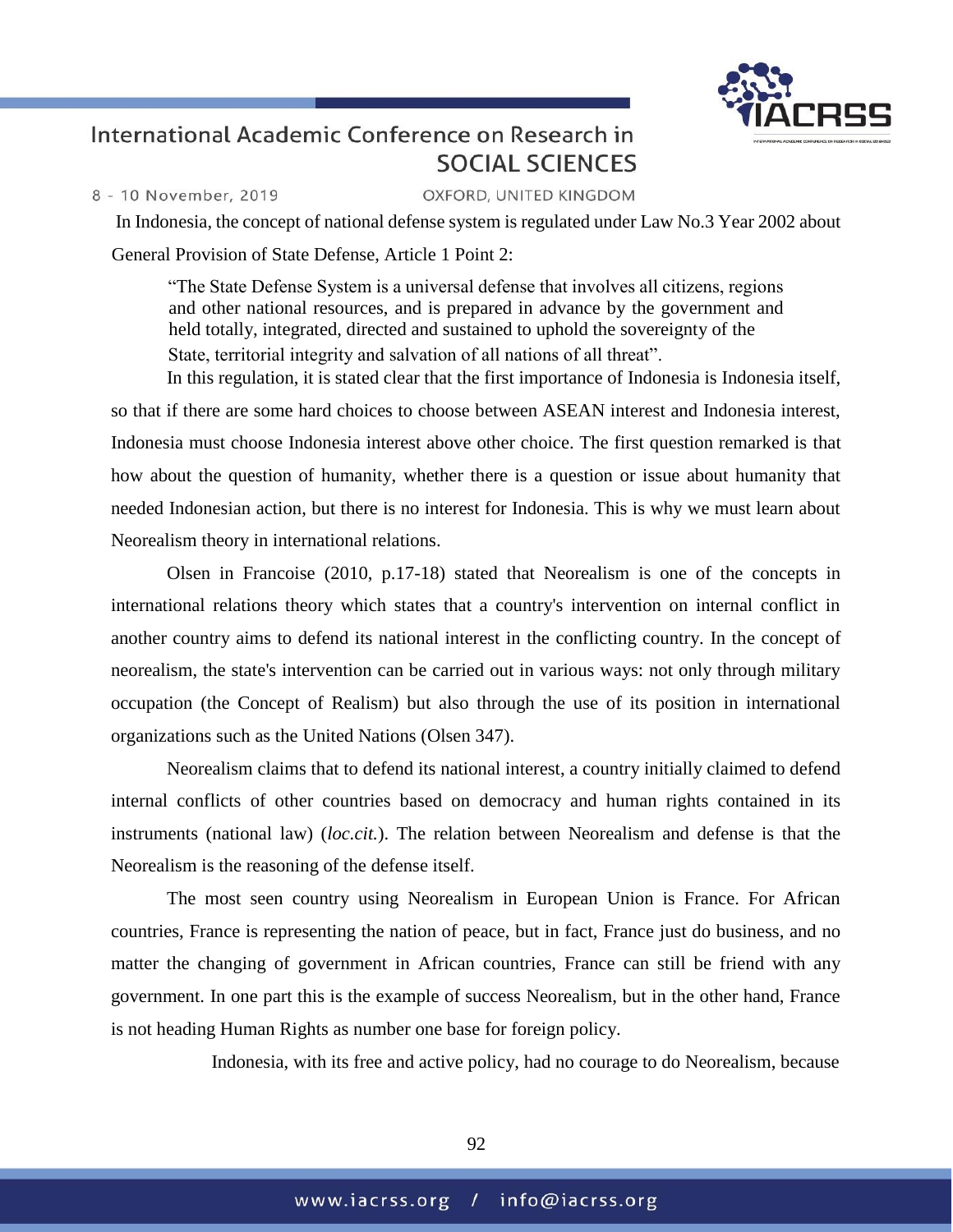

8 - 10 November, 2019

OXFORD, UNITED KINGDOM

Indonesian people is always thinking about other's feeling and like former President Soesilo Bambang Yudhoyono had ever said, "Million friends, zero enemy". However, that idea is impossible to be implemented in political life. Based on Neorealism though, "zero enemy" means that there is no position for stand for and just follow the flow.

This paper will show that Neorealism is important for national defense, so that we cannot be tricked by other country, we can stand our position clearly, and we can identify the identity of the nation itself, as the nation of Neorealism among other ASEAN countries and how this nation identity could be linked with ASEAN identity too, to be the most Neorealist international organization, among other regional organizations.

#### **3. Analysis**

 $\overline{a}$ 

2015 is the year of many changes for ASEAN. Ready or not, the change itself had already happened naturally by the change of world politic; Trump won, the new UN SecGen, Rohingya issue becoming hot again, very cold weather in Europe, and crisis is Syria. In 3 (three) years, ASEAN did change its posture of defense. Before 2015, ASEAN was just collaboration for economy and culture, but now in 2019, ASEAN has a clear defense policy among members<sup>6</sup>, although at same parts we need serious developments, but at least ASEAN member countries can start to trust each other in military and civil-military cooperation coordination<sup>7</sup>.

<sup>&</sup>lt;sup>6</sup> In realizing the Blueprint for establishing ASEAN Political-Security Community, the Association has increased cooperation activities, establishing the ASEAN Defence Ministers Meeting (ADMM) besides other arrangements such as the Treaty of Amity and Cooperation (TAC), Southeast Asia Nuclear Weapons Free Zone (SEANWFZ), Declaration on the Conduct of Parties in the South China Sea (DOC), the ASEAN Regional Forum (ARF) to preserve security in the region, especially when it is faced with non-traditional security threats (Asia News Monitor, 2010, p.1).

 $<sup>7</sup>$  In parallel with cooperation through defence channels, military-to-military cooperative activites have been conducted</sup> at various levels. ASEAN Chiefs of Defence Forces, Chiefs of Armies, Navies and Air Forces meet at annual or regular meetings such as ASEAN Chiefs of Defence Forces Informal Meeting - ACDFIM (since 2001), ASEAN Chiefs of Army Multilateral Meeting - ACAMM (since 2000), ASEAN Navy Interaction - ANI (since 2001), and ASEAN Air Force Chiefs Conference - AACC (since 2004). There is also ASEAN Military Intelligent Informal Meeting - AMIIM. All in all, the growth and expanding of military-to-military interaction and cooperation have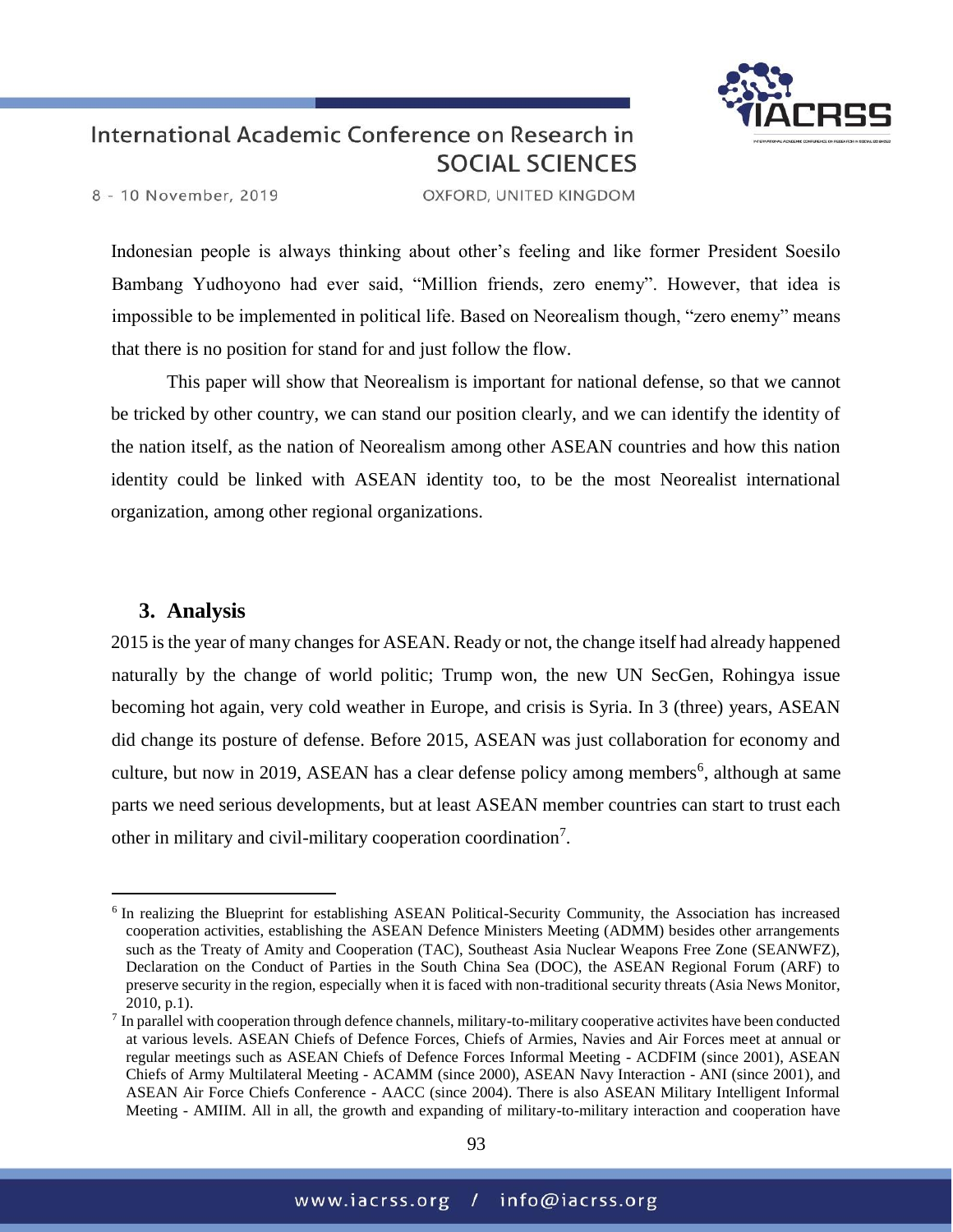

#### 8 - 10 November, 2019

 $\overline{a}$ 

#### OXFORD, UNITED KINGDOM

This idea is originated coming from the year of 2010, but it slowly can be implemented and this is also a great progress, because ASEAN member countries are having different aspect of economy, for example Indonesia and Singapore. Indonesia, with more than 250 million people, has different consumption comparing to Singapore<sup>8</sup>; that leads Singapore is more advanced technologically with Indonesia and diplomatically Singapore is brave enough to open up with Israeli business.

Those differences, in fact, cannot use anymore economy as the one and only foundation that makes ASEAN member countries united. Despite of the sense of needy of each other, based on defense concept, it is the defense issue as the new foundation that can make ASEAN more united than before. Based on *Sishanneg*, Indonesia is really supporting that idea, by hosting several ASEAN defense meetings, by becoming neutral party for Rohingya, by giving diplomatic representative of ASEAN for Afganisthan, and by open up sharing information with other ASEAN members for international issue, such as Terrorism.

In this context, Indonesia has doing great, to be the pioneer of peace, to be the most active nation in ASEAN for sending troops in UN Peacekeeping force missions, and to be the sustainable friend for ASEAN. Even though in Neorealism, we learn that we cannot be too sincere in politic, but Indonesia is always sincere for ASEAN member countries, for example the relation with the Malaysia. Indonesian official governments many times disagree with Malaysia, but in the stand for ASEAN unity, Indonesia is always together Malaysia to combat ASEAN threats, for example Wahabbi ideology.

Based on Indonesian national defense system, ASEAN member countries are bestfriend for defense cooperation because many factors. First is the strategic location. While we are talking about Korean nuclear threat, ASEAN member countries must do cooperation in solid way, before

contributed to building mutual confidence and understanding, cementing the solidarity among ASEAN defence forces (loc.cit., p.2).

<sup>8</sup> While the ASEAN members share a geographical connection, in other respects they are diverse: Indonesia is the world's fourth-most-populous nation, while tiny Brunei is the size of the city of Omaha. In IP terms, Singapore is a self-proclaimed IP Hub, with established laws, expertise and offices of WIPO, Icann and INTA, and its larger neighbour Malaysia is the highest-ranking middle-income country on the GIPC's IP Index. At the other extreme, Myanmar is still struggling to introduce basic IP laws as it opens up its economy (Nurton, 2016, p.1).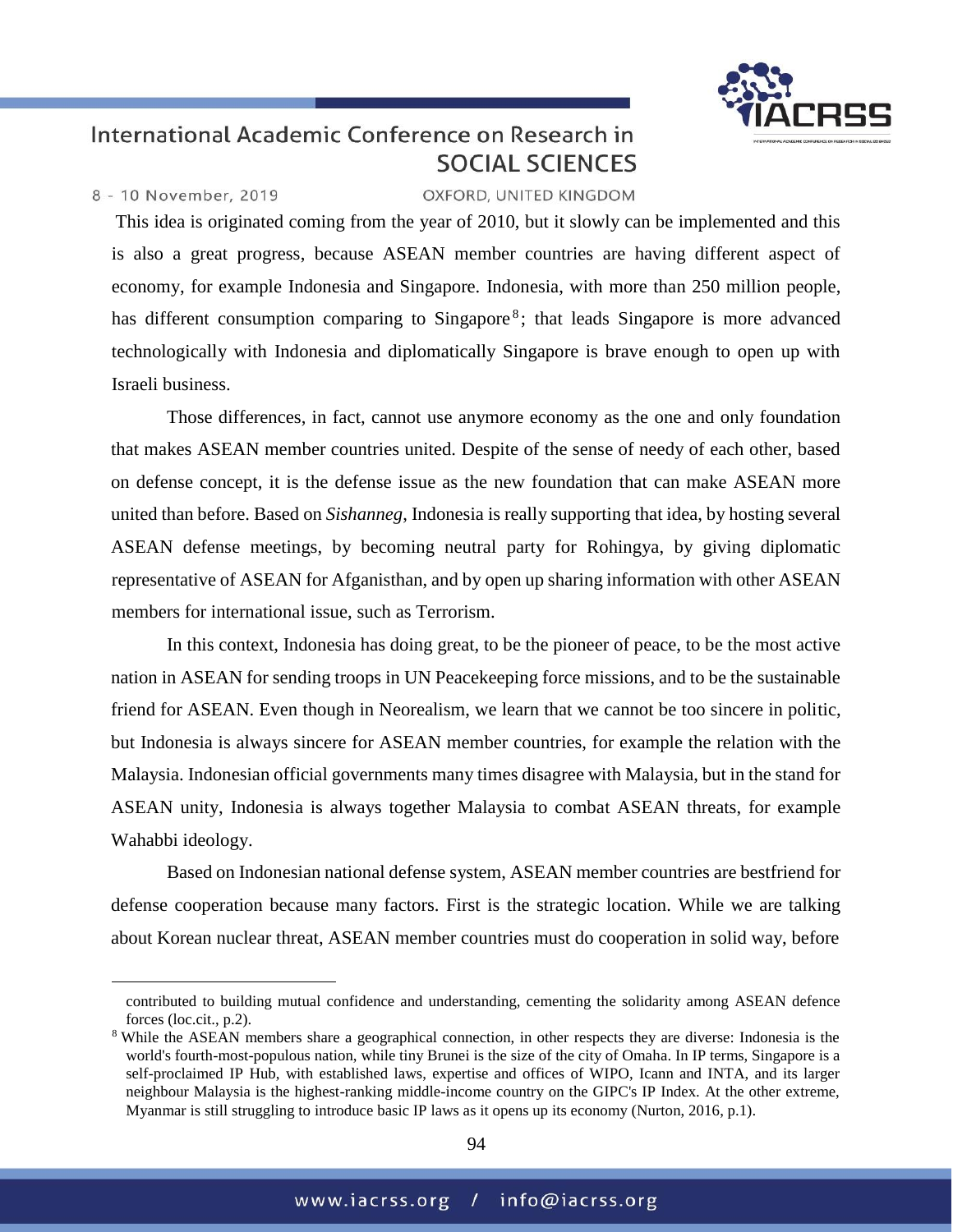

8 - 10 November, 2019

OXFORD, UNITED KINGDOM

open cooperation with China and Japan. Based on Neorealism theory, this is the action of preparation and ASEAN is a tool to do preventive diplomacy.

Second reason is that Indonesia always see ASEAN economic community as defense tool, never as just pure economic and Indonesia could assume that other ASEAN member countries also treat Indonesia as the complementary nation to make that regional organization more united. Without Indonesia, there would be ASEAN. Indonesia is the founder, the most populated, and the most active for peace initiative among other ASEAN member countries. It is why this paper is trying to combine the mind mapping of *Sishanneg* and Neorealism. Indonesia is always having big role for ASEAN, alone, or with other member countries.

Third reason is plans in the future of ASEAN. In the context of "Our Eyes" ASEAN policy; it means that "non-interference" policy is no longer valid and ASEAN need plans to activate that new policy. Plan A is about the consistency of the new policy to react of whatever conflict happens inside ASEAN member countries. ASEAN is not like NATO, we do not have any united troops to do military intervention, but we have united diplomacy with the changing leadership. This year the leader is Viet Nam, so that in Plan A is Indonesia must conduct good cooperation with Viet Nam, as never before.

Plan B is that we are doing one of Asian people's bad character, that Hofstede had ever said: Lazy to change. In this case, there is no change in ASEAN, even though there is a change of policy, ASEAN would be the same ASEAN. If this happens, Indonesia can think again about the importance of being ASEAN member. In the term of Neorealism, if a country cannot take any profit from international organization, the country can leave it. Moreover, in this millennial generation, that everything happens so fast, Indonesia can registry to other profitable international organization and if there is no international organization accept Indonesia, just create one.

Plan C is about in the middle of Plan A and B, so that the process of change of ASEAN is so slow, let's say 10 years. Based on Indonesian national defense system, Indonesia could take a leap to make the dream of ASEAN faster than planned, by taking many roles under regulation of new policy, and as long as the efforts are compatible with Indonesian defense policy. Although the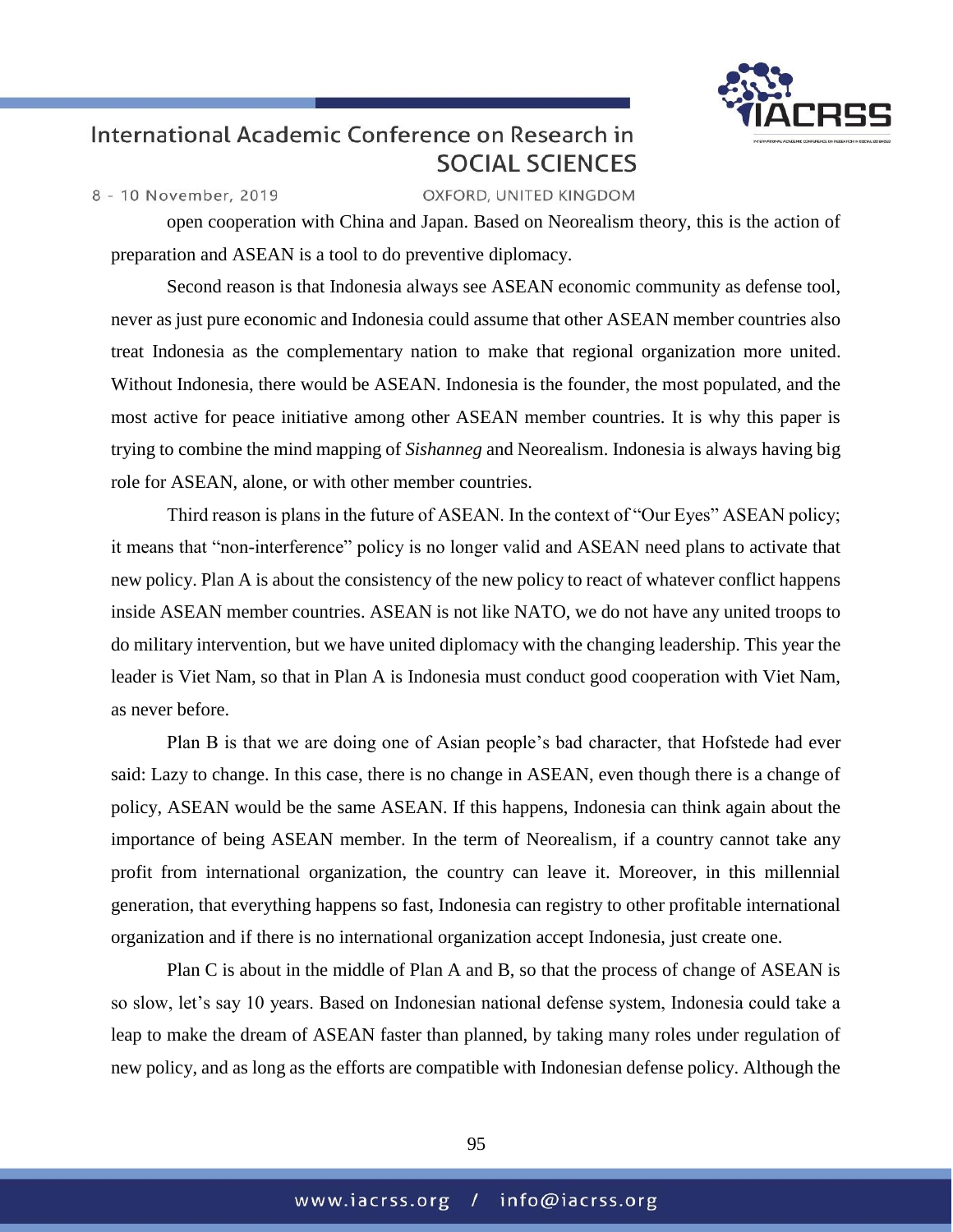

8 - 10 November, 2019

 $\overline{a}$ 

OXFORD, UNITED KINGDOM

best plan is Plan A, but this plan C is where the real combination of *Sishanneg* and Neorealism can happen.

In 40 years birthday in 2008, ASEAN was considered to be the second most successful regional organization after European Union (Koh, 2008, p.8), so that this year in 2020 next year, we could hope and we could act together how to make ASEAN the most respected organization on the planet. In Indonesian perspective, ASEAN could be better, even without military united like NATO, because ASEAN always take part in peace process, not as war winner.

By saying this, it does not mean that ASEAN is a "soft" organization, but it means that the main power of ASEAN is to conduct Neorealism in any kind of policy. This world could be crisis again, World War could happen again, United Nations could be ended, global warming could happen in ASEAN, so that in this uncertainty world, ASEAN might become the most consistent organization in the world.

In previous analysis this paper seemed only discuss about defense, but based on Neorealism, economy is also essential part that coming before deciding defense policy, for example a country that is good friend in economy, is certainly good friend in defense cooperation, because they already had MoU before. In the context of ASEAN in 2020, ASEAN must release the new data of potential economy, intra-members<sup>9</sup> economy relation, or with other countries, so that we can analyze and figure out about each country's potency and resilience of economy.

Why we talk about those plans for future of ASEAN? Again, defense is about prevention. If some economy crisis happen, ASEAN can survive, more hope is ASEAN can contribute more, than IMF ever did, to give financial aid, education contribution, and economy analysis. In the best preparation for organization is 100% preparation to forecast the worst. Indonesia does never want to leave ASEAN, nor to think the end of ASEAN, but Indonesia sticks to our national purpose and

<sup>9</sup> Intra-ASEAN trade is 25 per cent of ASEAN's total trade of US\$1.6 trillion (BBC, 2009*, "ASEAN head addresses business summit in Thailand on economic plan"*, p.3).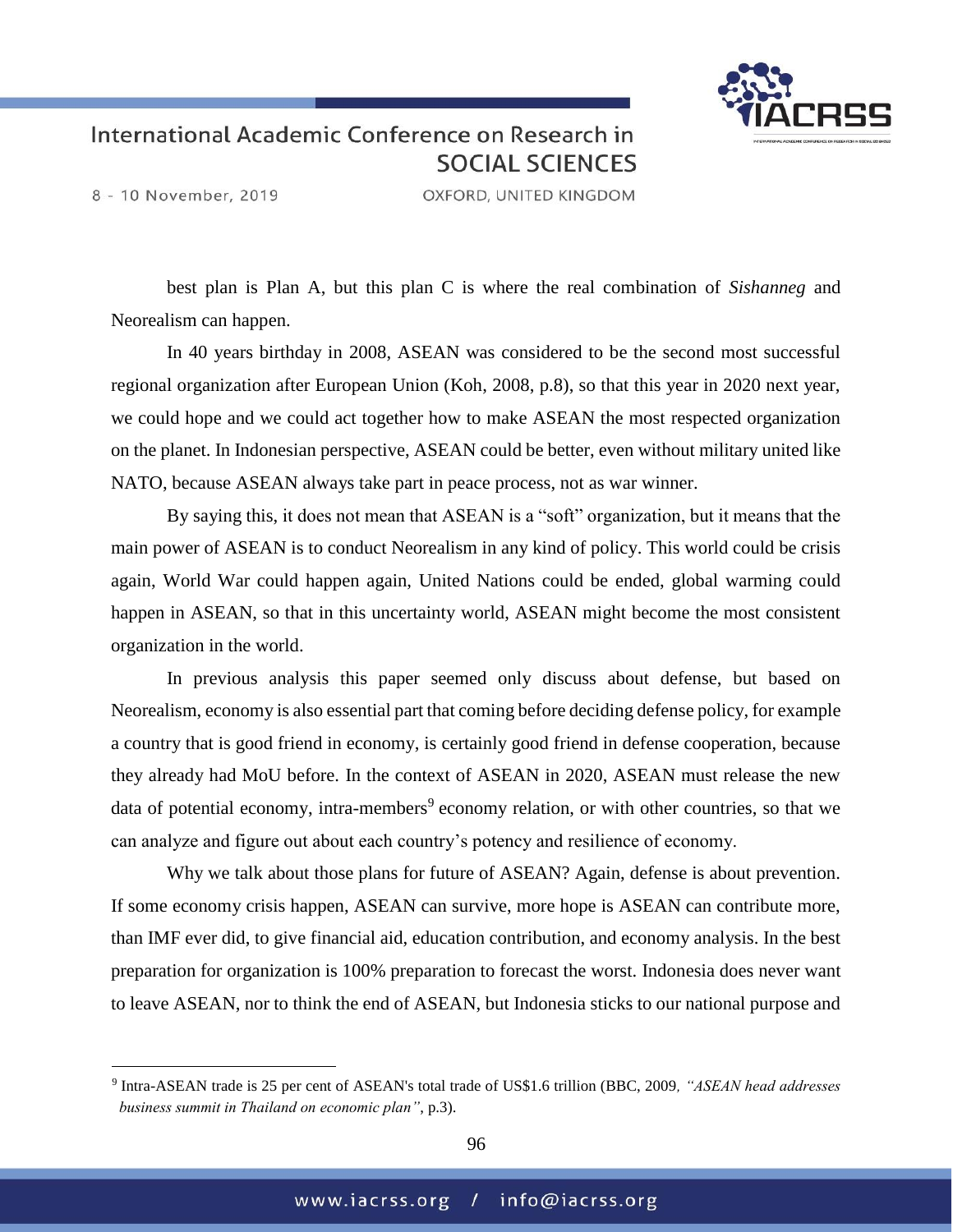

8 - 10 November, 2019

OXFORD, UNITED KINGDOM

by preparing ASEAN for any situation can happen in this 2020, the year of uncertainty, we are also demanded to prepare ourselves.

#### **4. Conclusion**

*Sishanneg* and Neorealism in this paper is the main idea to be combined, as a way to prepare ASEAN member countries, especially Indonesia, to face everything happen in 2020. In October 2019 we have new cabinet and presidential administration and we do hope that ASEAN One Eyes could be one of defense diplomacy method, as well as if we also remember that Indonesia is UNSC President until 2022. This is a huge history for Indonesia to be agent of peace and change conflicts into peace.

Those two main ideas are not fixed ideas, because it is just idea from human, who is always changing also, but by combining those ideas, we could pull up the most realistic thing to do for the future of ASEAN defense unity.

There is no such thing as over exposure in ASEAN defense unity, because Asian people is recognized of their character of being honest, humble, and sincere. We are not Europeans, who just concern about politic and politic. ASEAN people character is united with sense of Asian people, than politic, so that even though we face the turbulence of politic, ASEAN member countries are easy to be united again and history does not record any betrayal among ASEAN member countries.

Despite of all this strength, Indonesia with *Sishanneg*, is ready to be anything in ASEAN this year. Indonesia is ready to be the leader of peace, representing ASEAN, for Afganisthan, to be the economic donor for ASEAN smaller countries, to be the central secretariat for ASEAN defense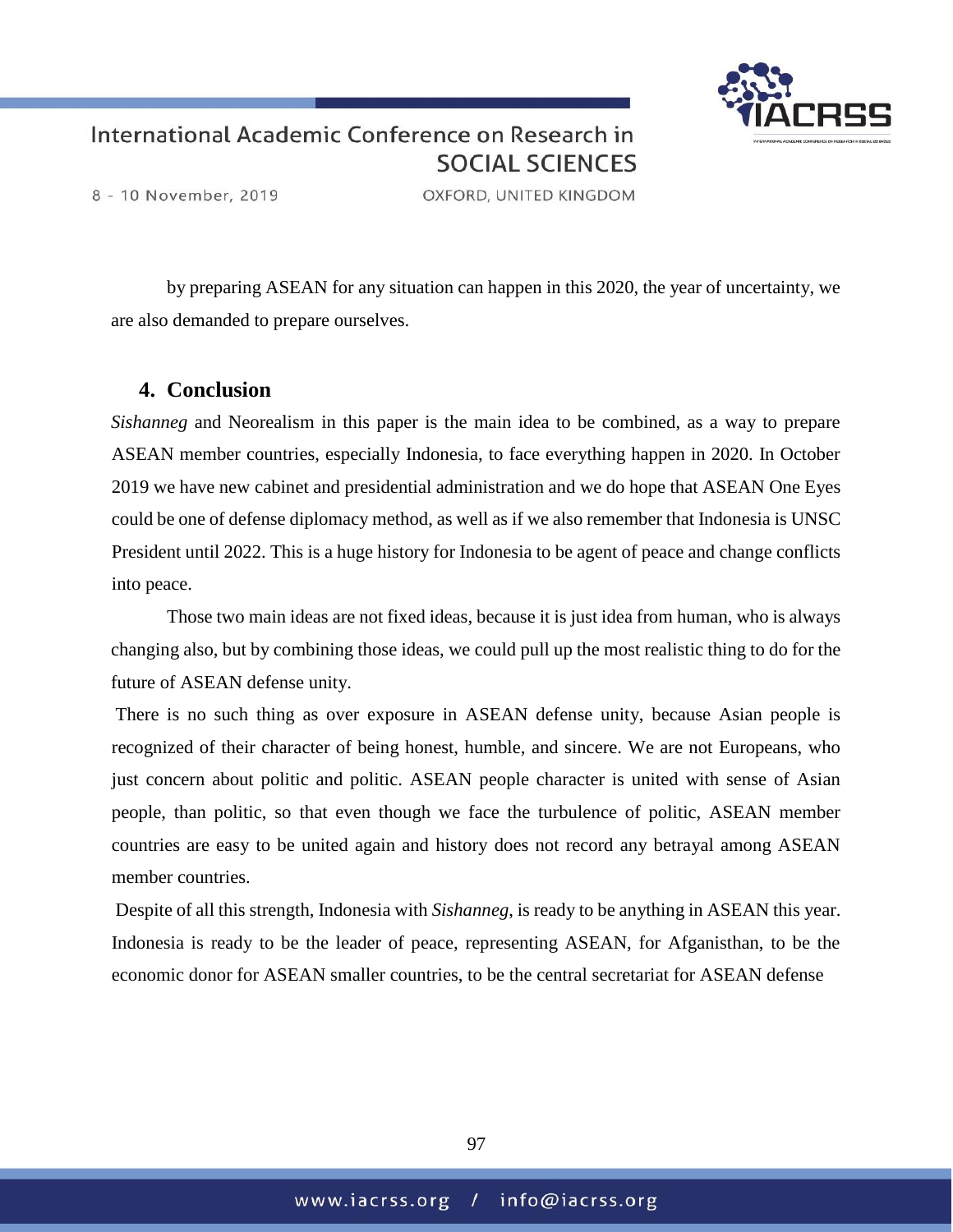

8 - 10 November, 2019

OXFORD, UNITED KINGDOM

unit<sup>10</sup> in Jakarta, or any other needs for conducting ASEAN policies, as long as compatible with *Sishanneg*.

For conclusion, let us think about the definition of ASEAN itself and how it improves in this millennial time. Some analysts said that ASEAN is economic cooperation, regional organization of some Asian countries, geo-politic of superpower and many things, but this paper named ASEAN as "neorealist ASEAN" with these new proposed definition; "the regional organization that maintain regional stability in South-East Asian countries and take part in international defense strategy to conduct eternal peace and security".

#### **References**

 $\overline{a}$ 

- Asia News Monitor, 2 Mar 2009, *"ASEAN: ASEAN Political-Security Community Blueprint"*. Bangkok.
- Asia News Monitor, 12 Oct 2010, *"ASEAN: Briefing on developments of ASEAN defence and military cooperation by ADMM+ Chairman"*. Bangkok.
- BBC Monitoring Asia Pacific, 28 Feb 2011, *"ASEAN, China, Japan, South Korea plan rice reserves - Indonesian paper"*. London.
- Asia News Monitor, 29 Apr 2015, *"ASEAN/Malaysia: ASEAN Defence Cooperation Progresses Towards the Realisation of ASEAN Community 2015"*. Bangkok.
- BBC Monitoring Asia Pacific, 12 Oct 2010, *"ASEAN defence ministers' meeting chairman issues briefing"*. London.
- BBC Monitoring Asia Pacific, 26 Feb 2009, *"ASEAN head addresses business summit in Thailand on economic plan"*. London.
- BBC Monitoring Asia Pacific, Dec 2013, *"ASEAN, Japan issue joint statement after summit 14 December"*. London.
- BBC Monitoring Asia Pacific, 15 Dec 2013, *"ASEAN, Japan issue joint statement after summit 14 December"*. London.
- BBC Monitoring Asia Pacific, 21 July 2008, *"ASEAN ministers end talks in Singapore, commit to forge stronger bloc"*. London.

<sup>&</sup>lt;sup>10</sup> The Ministers also endorsed the Standard Operating Procedure (SOP) for the Utilisation of Military Assets for HADR under the Framework of the ASEAN Agreement on Disaster Management and Emergency Response (AADMER). This SOP will be a contribution to the existing SOP for Regional Standby Arrangements and Coordination of Joint Disaster Relief and Emergency Response Operations (SASOP) (Asia News Monitor, 2015, p.1).